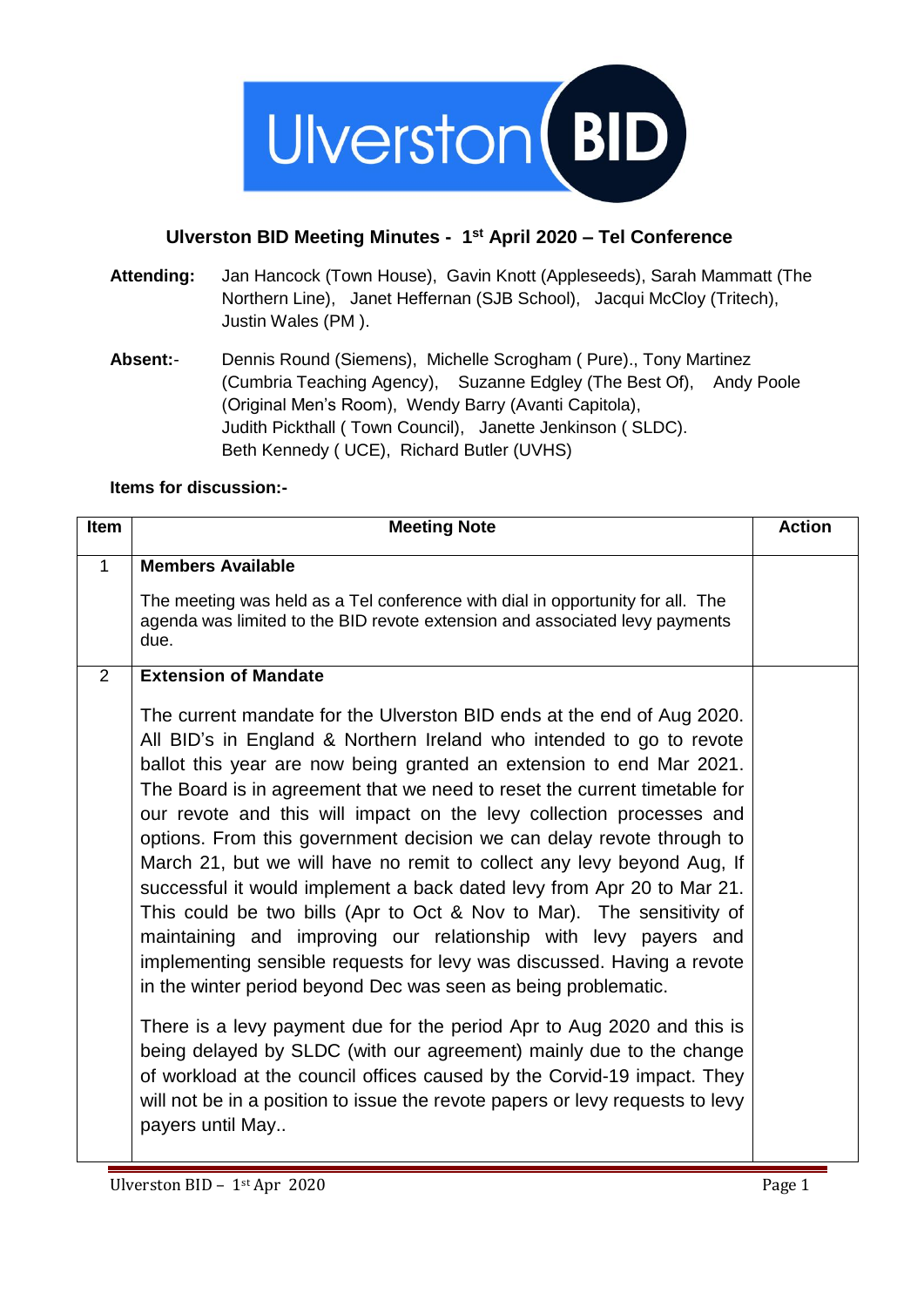|                | The discussion reviewed the best opportunity for revote should the<br>situation of lockdown improve and an end of Oct 2020 date was agreed<br>as a target with business plan issued in Sept. We agreed to use April as<br>a review period and provisionally discuss with SLDC our delayed date for<br>the revote and billing. The considerations around this Oct decision are:-                                                                                                           |        |
|----------------|-------------------------------------------------------------------------------------------------------------------------------------------------------------------------------------------------------------------------------------------------------------------------------------------------------------------------------------------------------------------------------------------------------------------------------------------------------------------------------------------|--------|
|                | The town festivals are all gearing up for Sept/Oct                                                                                                                                                                                                                                                                                                                                                                                                                                        |        |
|                | The car park initiative would be activated then                                                                                                                                                                                                                                                                                                                                                                                                                                           |        |
|                | Businesses may well start to be on a recovery curve by then.                                                                                                                                                                                                                                                                                                                                                                                                                              |        |
|                | Ulverston in Bloom will still make the town attractive (The order for the<br>plants is in place and although scaled back will be implemented in town).                                                                                                                                                                                                                                                                                                                                    |        |
|                | There is still some flexibility around this date as the situation develops,<br>however SLDC has a legal mandate to issue BID levy accounts to cover<br>the period from Apr 2020 & this is still applicable. We agreed to monitor<br>this proposed revised date of Oct 2020 and have an option to move this<br>again should the situation not improve. SLDC have committed to gaining<br>98% of the levy for the BID. Justin to attain written confirmation of this                        | Justin |
| $\overline{2}$ | <b>Levy Collection</b>                                                                                                                                                                                                                                                                                                                                                                                                                                                                    |        |
|                | Recognising this delay in BID levy collection, discussions have taken<br>place with SLDC as to the impact on our finances given some<br>commitments are in place. It has been agreed that SLDC will pay the<br>whole contribution for the Car Park initiative for the year one and if the<br>ballot is successful the BID will pick up the tab for the whole of the<br>second year (£36k). (was 50/50).                                                                                   |        |
|                | In addition we have indicated to SLDC that a shortfall in levy for the<br>period Apr to Aug 2020 is likely to have an impact on our delivery of<br>approx. £46k commitments and an advance of approx. 50% of spends<br>would be required (approx. £23k) to maintain a balance in the account,<br>given we have some uncommitted balances and some economies could<br>be implements. This would be a loan with payback after successful<br>revote. Failure of revote would be a SLDC cost. |        |
|                | There is also an initiative from the British BID's association lobbying the<br>State for Housing, Communities and Local Government to review and<br>help with the rates anomaly. Currently, rate relief to businesses is being<br>offered for one year but we are still obligated to issue a BID rate levy with<br>no relief. Not considered acceptable by the Board. A decision is expected<br>in April to clarify this. Some data has been requested from the State body                |        |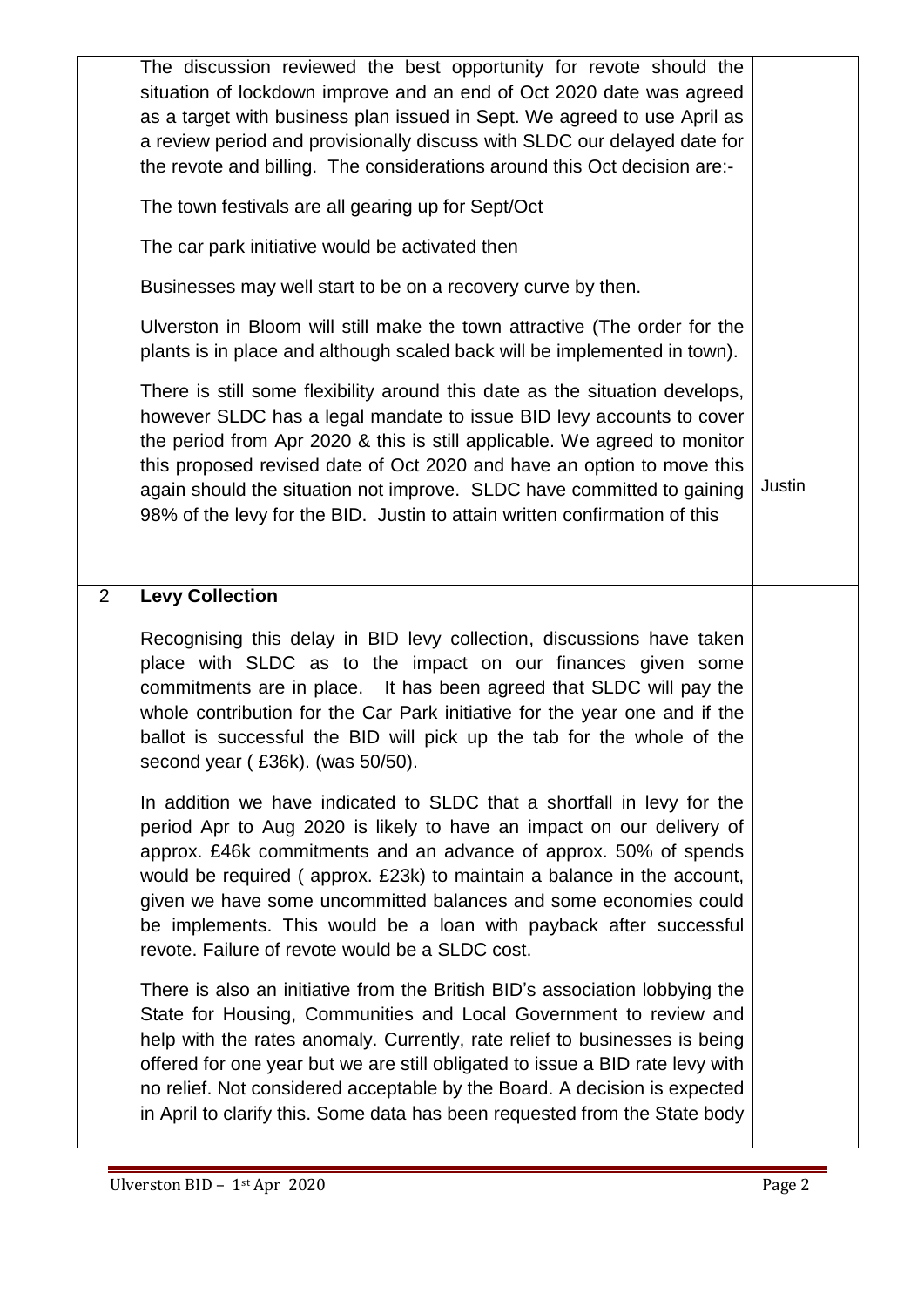|                | to assist in this matter on four issues:-                                                                                                                                                                                                                                                                                                                                                                                      |              |
|----------------|--------------------------------------------------------------------------------------------------------------------------------------------------------------------------------------------------------------------------------------------------------------------------------------------------------------------------------------------------------------------------------------------------------------------------------|--------------|
|                | 1. With no additional income, for how many weeks would your reserves                                                                                                                                                                                                                                                                                                                                                           |              |
|                | (if any) cover your operational overheads?                                                                                                                                                                                                                                                                                                                                                                                     |              |
|                | What proportion of your total levy comes from the retail, leisure and<br>2.                                                                                                                                                                                                                                                                                                                                                    |              |
|                | hospitality sector?                                                                                                                                                                                                                                                                                                                                                                                                            |              |
|                | 3.<br>What percentage of this year's levy are you expecting to be paid?                                                                                                                                                                                                                                                                                                                                                        |              |
|                | Do your current financial circumstances threaten the future of your<br>4.<br>BID?                                                                                                                                                                                                                                                                                                                                              |              |
|                | Jacqui will respond to this request                                                                                                                                                                                                                                                                                                                                                                                            | Jacqui       |
|                | Assuming Oct revote becomes applicable, then the levy bills for the<br>period Apr to Oct 2020 would probably be issued by SLDC in June. The<br>impact on revote would be clearly negative and seriously offensive to<br>many businesses.                                                                                                                                                                                       |              |
|                | The Board agreed to liase closely with SLDC during the current month of<br>April and agree and maintian a sensible approach and a possible delay<br>to billing A succesful ballot would still demand a levy bill for the period<br>from Apr 2020 to either Oct or Mar 2021. Unless a waiver is forcoming<br>from the State department SLDC will still be leaglly obliged to collect the<br>levy from Apr to Oct at some point. |              |
|                | A delay to levy collection timetable was agreed and a review would be<br>carried out at I the earliest end April. Justin to notify SLDC.<br>The BID board meeting in May will review in some detail.                                                                                                                                                                                                                           | Justin       |
| 3              | <b>Grant Application</b>                                                                                                                                                                                                                                                                                                                                                                                                       |              |
|                | All Grant applications are on hold.                                                                                                                                                                                                                                                                                                                                                                                            |              |
|                | The UCP commitment for the Town leaflet is committed, as the<br>printing has been implemented.                                                                                                                                                                                                                                                                                                                                 |              |
|                | The Ulverston in Bloom is also committed, but to be trimmed back.                                                                                                                                                                                                                                                                                                                                                              |              |
| $\overline{4}$ | <b>After the Crisis</b>                                                                                                                                                                                                                                                                                                                                                                                                        |              |
|                | Board to think about possible initiative we could provide some<br>backing for to allow a kick start to the town's activities when time<br>allows.                                                                                                                                                                                                                                                                              | <b>Board</b> |